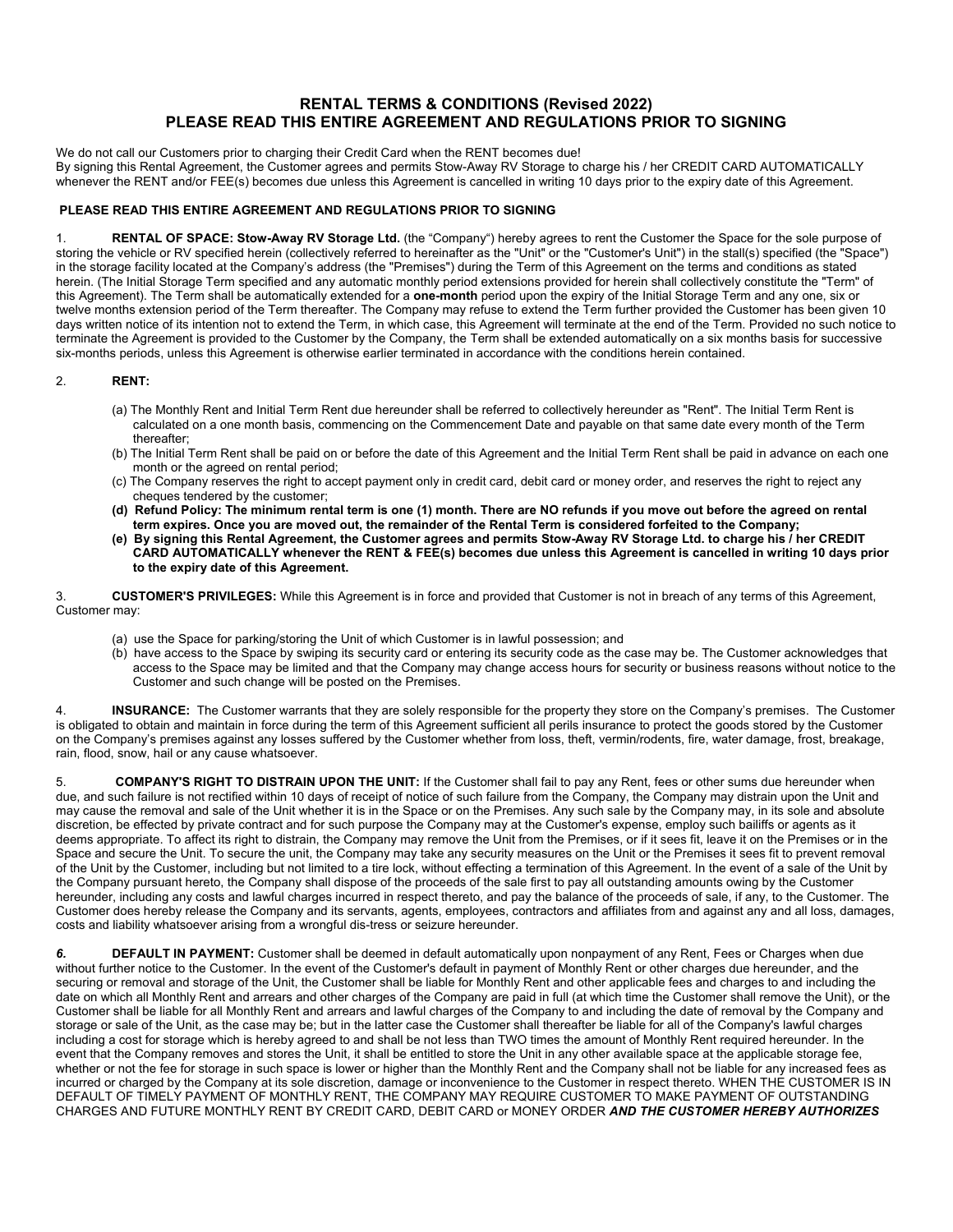# *THE COMPANY TO CHARGE THE CUSTOMER'S CREDIT CARD SPECIFIED ABOVE FOR ANY OUTSTANDING ARREARS IN PAYMENTS, FEES CHARGES AND INTEREST DUE.*

### *7.* **USE, MAINTENANCE AND REPAIR:**

- (a) Customer is permitted access to the Space solely for the purposes of deposit, storage and removal of the Unit, or to retrieve articles from or place articles in the Unit and the Customer shall not access or use the Space for any other purpose or in a manner that constitutes waste, nuisance or unreasonable annoyance to the Company or other customers;
- (b) The Customer may only park/store the Unit in the Space if the Customer is the owner of the Unit or is authorized by the owner to store/park the Unit in the Space;
- (c) The Customer shall not use the Space for any unlawful purpose;
- (d) The Customer shall be responsible for the repair and reclamation of the Space to Company's satisfaction, including the clean-up of oil or other fluid spills caused by the Customer.
- (e) The Customer shall not:
	- (i) Smoke within or upon the Space or the Premises;
	- (ii) Erect any signs, notice or advertising material on any part of the Premises or Space; or
	- (iii) Conduct any repairs, fabrication, mechanical or other related work on the Space or Premises without the written consent of the Company which may be unreasonable withheld by the Company at its sole discretion.

#### **8. The Company reserves the right to move your RV / Boat / Vehicle to another parking stall for maintenance or repair purposes or for any other reason. At the Company's discretion this move may be permanent and at no cost to the Customer.**

9 **NO LANDLORD AND TENANT RELATIONSHIP:** The Company, its employees, servants, contractors or agents may enter upon the Space for ANY purpose, including but not limited to confirming Customer's compliance with this Agreement, or in the event of perceived emergency. No advance notice of such entry is required or will be given to Customer. If the Company must enter the Unit for reasons of emergency or for the removal, storage or sale of the Unit pursuant to this Agreement, the Customer hereby authorizes the Company to enter the Unit using whatever reasonable means necessary. The Customer acknowledges and agrees that:

- (a) a limited Landlord and Tenant relationship is created by this Agreement;
- (b) although the Customer is parking/storing the Unit in the Space, such storage or parking does not constitute a bailment AND THE COMPANY IS NOT A BAILEE AND HAS NO OBLIGATIONS OR LIABILITIES WHATSOEVER TO SECURE, PROTECT OR MAINTAIN THE UNIT; and
- (c) the Customer is not entitled to any privacy rights in respect to the Space and any rights that a Tenant may typically have in a Landlord and Tenant relationship are specifically limited in this Agreement and do not exist except as otherwise specifically provided herein. In addition to any other rights of entry or re-entry the Company may have, the Company may, upon presentation of lawful demand, permit access to or the removal of goods from the Customer's allocated space or goods located thereon, as may be required by law without notice to the Customer, or liability to the Customer for any loss or removal of property, or any damages associated therewith.

#### 10. **NON-LIABILITY OF COMPANY AND INSURANCE OBLIGATION OF CUSTOMER:**

- (a) THE COMPANY SHALL HAVE NO OBLIGATION TO INSURE CUSTOMER'S UNIT OR PROPERTY STORED ON THE SPACE;
- (b) THE CUSTOMER MUST ACT PRUDENTLY AND OBTAIN ANY INSURANCE REQUIRED OR DESIRED AT ITS OWN EXPENSE;
- (c) THE CUSTOMER SHALL HAVE NO CLAIM AGAINST THE COMPANY AND THE COMPANY SHALL HAVE NO LIABILITY FOR ANY LOSS OR DAMAGE TO THE CUSTOMER'S UNIT OR PROPERTY RESULTING FROM FIRE, WATER, EXPLOSION, VANDALISM, THEFT OR VERMIN.
- (d) The Company shall have no liability to Customer for any injury to Customer, its agents, invitees or others caused by any condition existing near or about the Space or the Premises or resulting from the activities of the Customer. Customer shall indemnify and hold the Company harmless from any claims of any third persons arising in any manner whatsoever out of the Customer's use of the Space.
- (e) The Customer HEREBY WAIVES any and all rights or claims it may have at law or in equity against the Company in respect to any obligations that the Company may have as a bailee of the UNIT or the Customers property, other than those rights that are specifically granted herein and the Customer agrees that any rights or remedies it may have against the Company for breach of this contract or loss or damage to the Unit or the Customer's property on the Space are limited to those specifically contained in this Agreement.

11. **INDEMNIFICATION OF THE COMPANY:** The Customer agrees to indemnify and hold harmless the Company and the holder of any mortgage on the Premises for any loss, damage, expense or claim by any person or persons arising from any action, omission or thing whatsoever done or committed on the Space Premises by the Customer, its agents, employees, invitees or affiliates at any time during the term of the Agreement.

12. **NO ASSIGNMENTS:** The interest of the Customer in this Agreement may not be sublet or otherwise transferred in whole or in part by the Customer, or by operation of law without the prior written approval of the Company, which approval may be unreasonably withheld. The approval by the Company to any assignment, subletting or other transfer shall not be deemed to be an approval of any other assignment, subletting or other transfer.

13 **CONDITIONS OF SPACE AND PREMISES:** The Customer acknowledges that it has viewed and accepted the space as suitable for their intended purposes and is fully familiar with the physical condition of the Premises and Space. The Company has made no representations or warranties, express or implied, of any nature whatsoever in connection with the condition of the Premises or the Space, and the Company shall not be liable for any latent or patent defects therein or any damage caused thereby, including damage caused by fire, water leaks, flooding, sinking, soil shifting, vermin, moisture, cold, heat, dryness or any other condition of the Space or Premises from time to time.

14. **NOTICES:** Notices to be given to the Customer under this Agreement shall be in writing and deemed served either personally, by mail, by fax or email, to the last address/contact information provided by the Customer or, in the case of a change to Monthly Fees and/or the Discount Structure by posting details thereof on the Company's web site. In the case of notices to the Company, notices must be served personally, by postal mail, or email to the office of the Company on the Premises. Notices to the Customer shall be deemed to be delivered, whether actually received or not, when deposited in the Canadian mail, by a fax receipt or email read receipt or, in the case of a change to Monthly Fees and/or the Discount Structure upon posting on the Company's web site. IT SHALL BE THE RESPONSIBILITY OF THE CUSTOMER TO KEEP THE COMPANY INFORMED OF ANY ADDRESS, FAX AND/OR EMAIL CHANGE AND TO MONITOR THE COMPANY'S WEB SITE FOR CHANGES TO MONTHLY FEES AND/OR THE DISCOUNT STRUCTURE.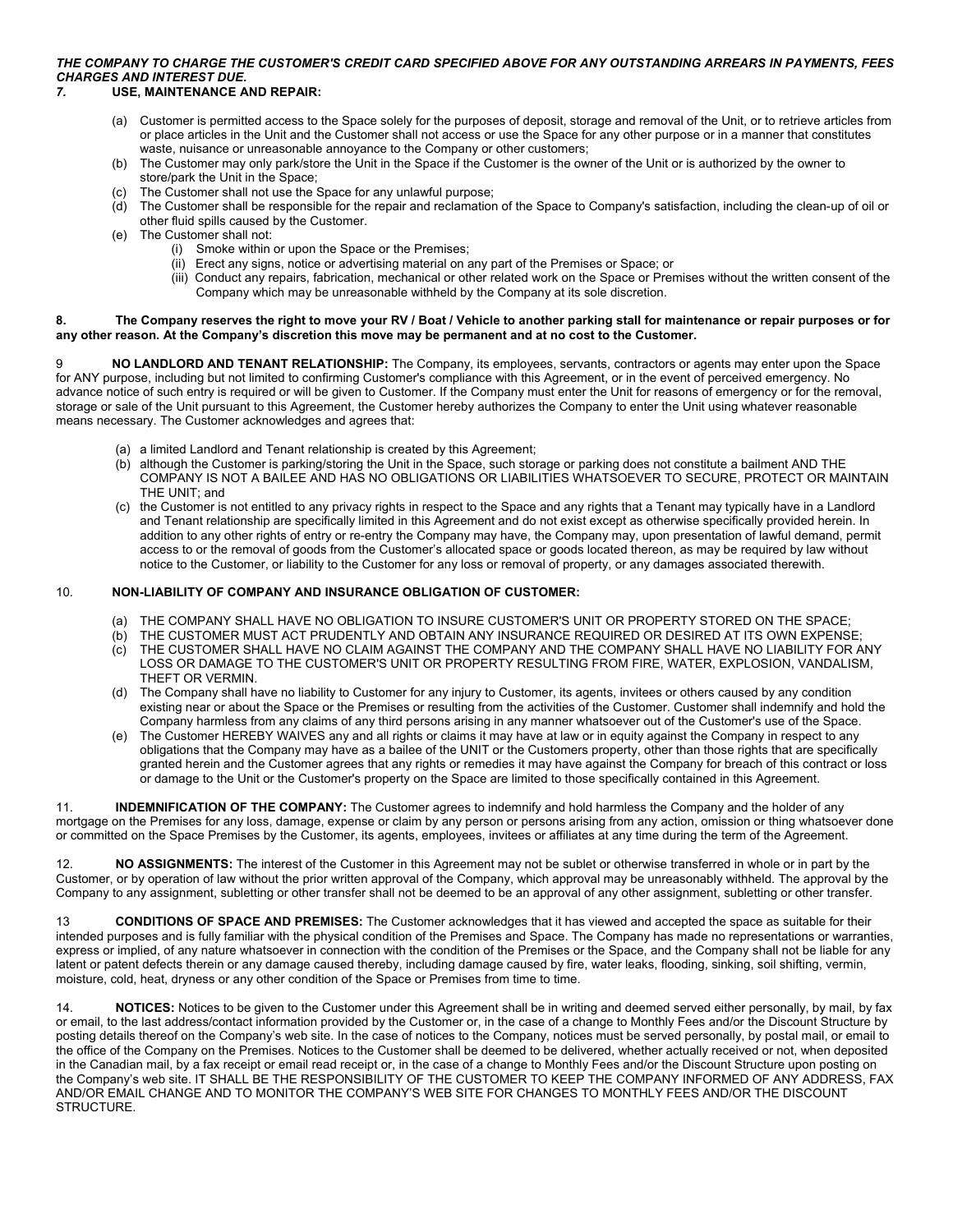15. **HOLDOVER & POWER OF ATTORNEY:** If the Customer does not vacate the Space by the end of the Term, as extended from time to time pursuant to the terms hereof, then in order to settle the account between the Company and the Customer and relieve the Company of any further obligations, the Company shall have the right to deal with or dispose of the Unit and any property stored in the Unit or on the Space as it sees fit, subject to the terms of this Agreement, and the Customer hereby grants the Company its power of attorney to take all such action and execute and serve all such documents as are required to effect such purpose. If the Customer has not vacated the Space after this Agreement has terminated, the Company may elect to allow the Customer to holdover the Space on a month-to-month basis at a monthly rent equal to 1.5 times the Monthly Rent provided above or at a monthly rent prevailing for similar space at the time, whichever is greater, and subject to all terms of this Agreement, except the provision for term. At the Company's option, the interest of the Customer in the Unit and any property not removed from the Space at the end of the Term shall vest in the Company, and the Customer hereby grants the Company its power of attorney to deal with or dispose of the Unit and such property left in the Unit or on the Space for the purpose of settling all amounts owing hereunder and removing or discharging any liens or security interests that the Unit and property may be subject to. Any surplus proceeds of sale in such instances shall vest in the Customer.

### 16. **CHANGE OF TERMS:**

- (a) With the exception of the Monthly Fees and the Discount Structure, all terms of this Agreement, and conditions of occupancy, except the Initial Term Fee, are SUBJECT TO CHANGE upon one (1) month prior notice to the Customer. If terms are changed, the Customer may terminate this Agreement on the effective date of the change. If the Customer does not elect to terminate this Agreement, the change shall become effective and apply to this Agreement.
- (b) From time to time after the Initial Storage Term, the Company reserves the right to change the Monthly Fees and the Discount Structure. The new rates will be dated and posted in our office and on our web site on the date they take effect. The new Monthly Fee will be adjusted on the date of renewal of this Agreement. If the Customer does not agree with the new Monthly Fee, the Customer has the option to cancel this Agreement immediately and without penalty or notice to the Company, in which case the Customer shall vacate the Space within 7 days from the expiry of the Initial Storage Term (if the notice of a rate change is given during the currency thereof) or on the next payment due after thirty (30) days following the giving of notice of a rate change if such notice is given after the Initial Storage Term or for any month to month Customers, as applicable.

17. **NON-COMPLIANCE WITH AGREEMENT:** If the Customer is in breach of any of the provisions of this Agreement and the Company has provided the Customer with written notice specifying the breach and a demand that the breach be rectified within 10 days of receipt of such notice, then the Company may terminate this Agreement or take such other action(s) provided for herein if the breach remains uncured by the end of the notice period. Such termination or other action shall not relieve the Customer of the obligation to pay Monthly Rent and other charges owing under this Agreement.

### 18. **MISCELLANEOUS:**

- (a) If any term or provision of this Agreement or the application thereof to any person or circumstances shall, to any extent, be invalid or unenforceable, then such term or provision shall be severed here from and the remainder of this Agreement, or the application of such term or provision to persons or circumstances other than those as to which it is held invalid or unenforceable, shall not be affected thereby, and each term and provision of this Agreement shall be valid and enforced to the fullest extent permitted by law;
- (b) Time is of the essence of this Agreement;
- (c) The captions of this Agreement are for convenience only and shall in no way affect the construction or interpretation of the terms of this Agreement;
- (d) This Agreement constitutes the sole and only Agreement of the parties hereto and supersedes any prior understanding or written or oral agreement between the parties respecting the within subject matter; (e) This Agreement shall enure to the benefit of and be binding upon the parties hereto and their respective heirs, executors, administrators, successors and as-signs.

19. **STORAGE OF DANGEROUS GOODS:** ITEMS NOT ALLOWED on the Space include dangerous chemicals, explosives, gasoline or other flammable liquids, gasoline left in containers other than the gas tank of the Unit, oil or wet piled rags, perishable or packaged foods not in sealed cans, illegal or stolen goods, or weapons of any kind, or any other items which constitute a potential hazard or inconvenience to other Customers.

20. **TERMINATION BY CUSTOMER**: THE CUSTOMER MAY TERMINATE THIS AGREEMENT AFTER THE INITIAL RENT TERM BY GIVING THE COMPANY A MINIMUM OF **TEN (10) DAYS written NOTICE** PRIOR TO terminating this Agreement.

21. **CUSTOMER TO REPORT AT OFFICE:** THE CUSTOMER MUST REPORT AT THE OFFICE ON THE PREMISES AND ADVISE THE COMPANY WHEN THE UNIT AND ITS PROPERTY HAVE BEEN REMOVED AND THE SPACE HAS BEEN RETURNED TO ITS ORIGINAL CLEAN AND VACANT CONDITION. The Customer agrees to clean up and remove all oil or liquid spills left by the Customer on the Space.

22. **INVOICES & STATEMENTS**: NO INVOICES OR STATEMENTS WILL BE SENT. If Customer requires an invoice, receipt or statement, please request one and it will be emailed to you.

#### 23. **EXTRA CHARGES WILL BE ASSESSED FOR:**

- a) A late fee of **\$25.00** will be charged for every month in arrears on accounts not paid within **7** days of due date and will be added to the total outstanding account balance.
- b) A clean-up fee will be charged if the space is left in unclean condition: **\$100.00**
- c) A termination fee equal to **one month rental fee** will be charged if Customer fails to give notice to vacate at least **ten (10) days** in advance of removing the Unit from the Space.
- d) **A PET WASTE REMOVAL FEE WILL BE CHARGED IF CUSTOMER DOES NOT PICK UP ANY WASTE LEFT BY ITS PETS: \$25.00**
- e) If your unit is not parked in the center of your stall and the adjacent renter(s) are unable to park in the their stall(s), you will be charged rent for the adjacent stall in addition to your stall until your unit is moved/parked properly in the centre of your stall to allow the adjacent renter(s) to park in their designated stall. The Company reserves the right to move your unit into proper parking position for a fee of **\$25.00.**